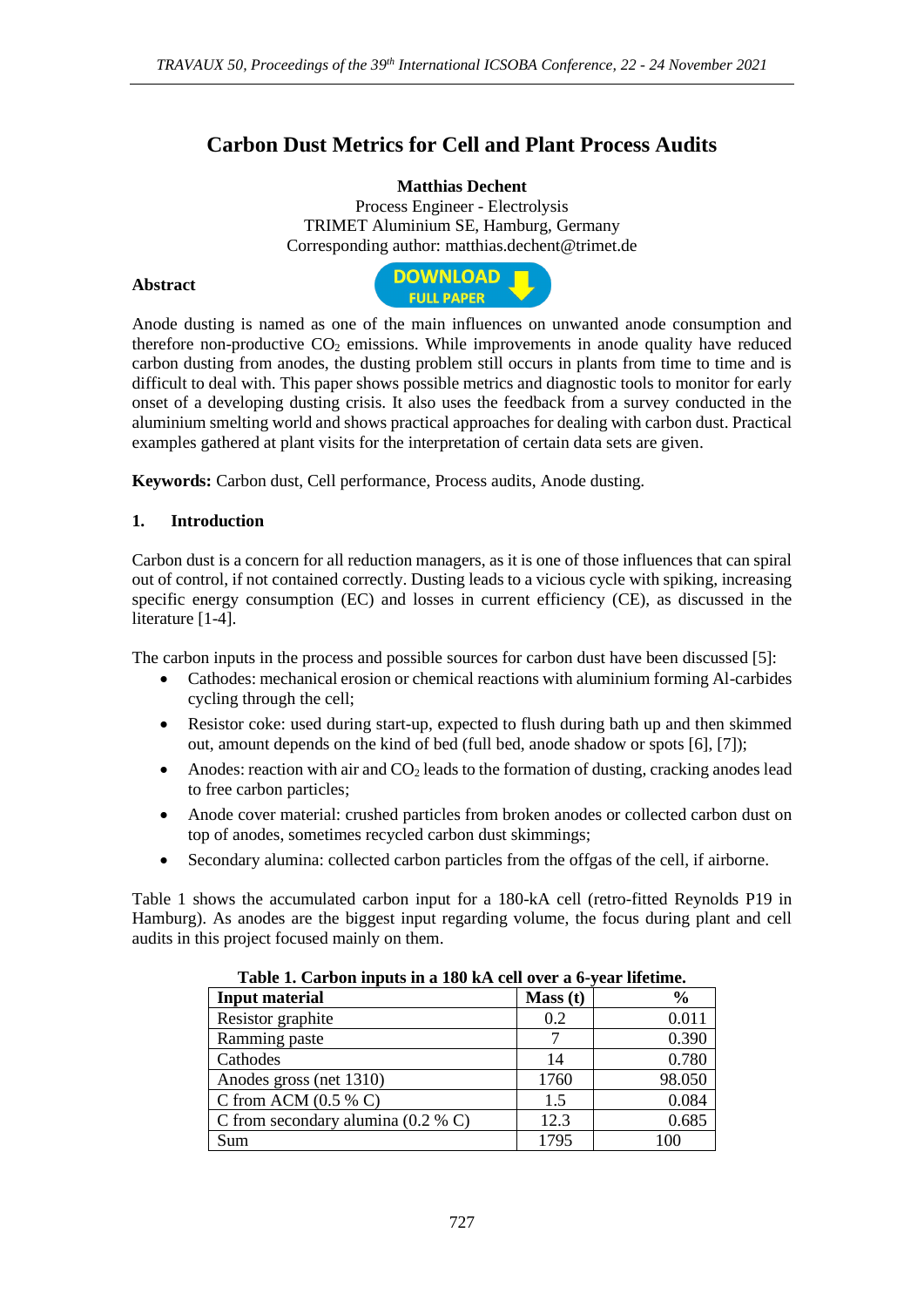Some of the basic concepts for dust formation have been discussed previously by the author [5]. To understand the scope and impact of carbon dust on the industry, an industry survey was conducted; and then, systematic carbon dust audits for individual cells and potlines were conducted.

# **2. Findings from the Industry Survey**

Part of the study was a questionnaire with 10 questions sent out to professionals in the aluminium smelting industry. 20 replies were analyzed; however, some of the questionnaires were filled out only partially. This leads to a more qualitative rather than a quantitative picture on the common understanding of carbon dusting. The questions were related to three main parts: what is understood as dust and a dusty cell, what are the results of carbon dust, and how to prevent and reduce the impact. The questionnaires were filled out 30 % by carbon specialists, 70 % by electrolysis specialists.

The common description of a dusty cell was a cell with operational problems and a visual black mixture on the bath surface. Additional characteristics were an increased bath temperature (+30  $\degree$ C deviation from target) and an abnormally increased superheat (20-30  $\degree$ C).

Root causes for the problems were separated into three fields: anodes and their quality, work quality in the operations for anode change and anode covering, and general cell operations. For anodes, the quality of the product was named: oxy- and carboxy-reactivity test residue and dust, air permeability and impurities from raw materials, mainly V, Na, and Ni. In operations, the quality of anode setting, with correct height and cavity cleaning, was mentioned as well as the quality of anode covering and the continuous anode redressing in order to maintain a protective barrier between air and anode. For the general cell operations, the following were mentioned: spikes/mushrooms and cracking of anodes can lead to carbon detachment from the anodes; a high bath temperature due to improper voltage targets or wrong bath chemistry increases the risk of preferential oxidation of the carbon binder matrix, anode-to-cathode distance (ACD) squeezing can lead to local temperature increases for anodes and anodes acting as cathodes.

The impact of dust is perceived uniformly and described. Cells with dust have an increased temperature, and anodic incidents like spikes and cracking of anodes occur. The cells' current efficiency is reduced, the specific energy consumption increased. Both a decrease in metal production or an increase in power requirement were mentioned as the root cause for the increase in specific energy consumption. Two participants mentioned a higher bath resistance, and therefore, a squeezed ACD. Setpoints in the process control system, assuming a bath resistivity with no dust, stayed the same and the anode beam is moved downwards.

Mentioned side effects in dusty cells are anode effects with low maximum voltages of approximately 12 to 18 V. Monitoring of the maximum voltages of anode effects was used as an indication for dusty cells and increased focus on these cells. The dust is expected to prevent alumina dissolution in the electrolyte.

Every participant counteracts dusting with manual or crane/vehicle-based skimming of carbon dust. The skimming positions were anode hole during anode change, specific actions on corner anodes for reduction of carbon dust or on tap hole. Other individual measures on cells are decreasing feeding, so that the possibility of sludging is reduced, increased offset for new anodes, and the change of voltage targets (increase or decrease). While most increase the voltage target in order to reduce the risk of squeezing of the ACD, two participants decrease the voltage, as the resistivity of bath decreases at higher temperatures.